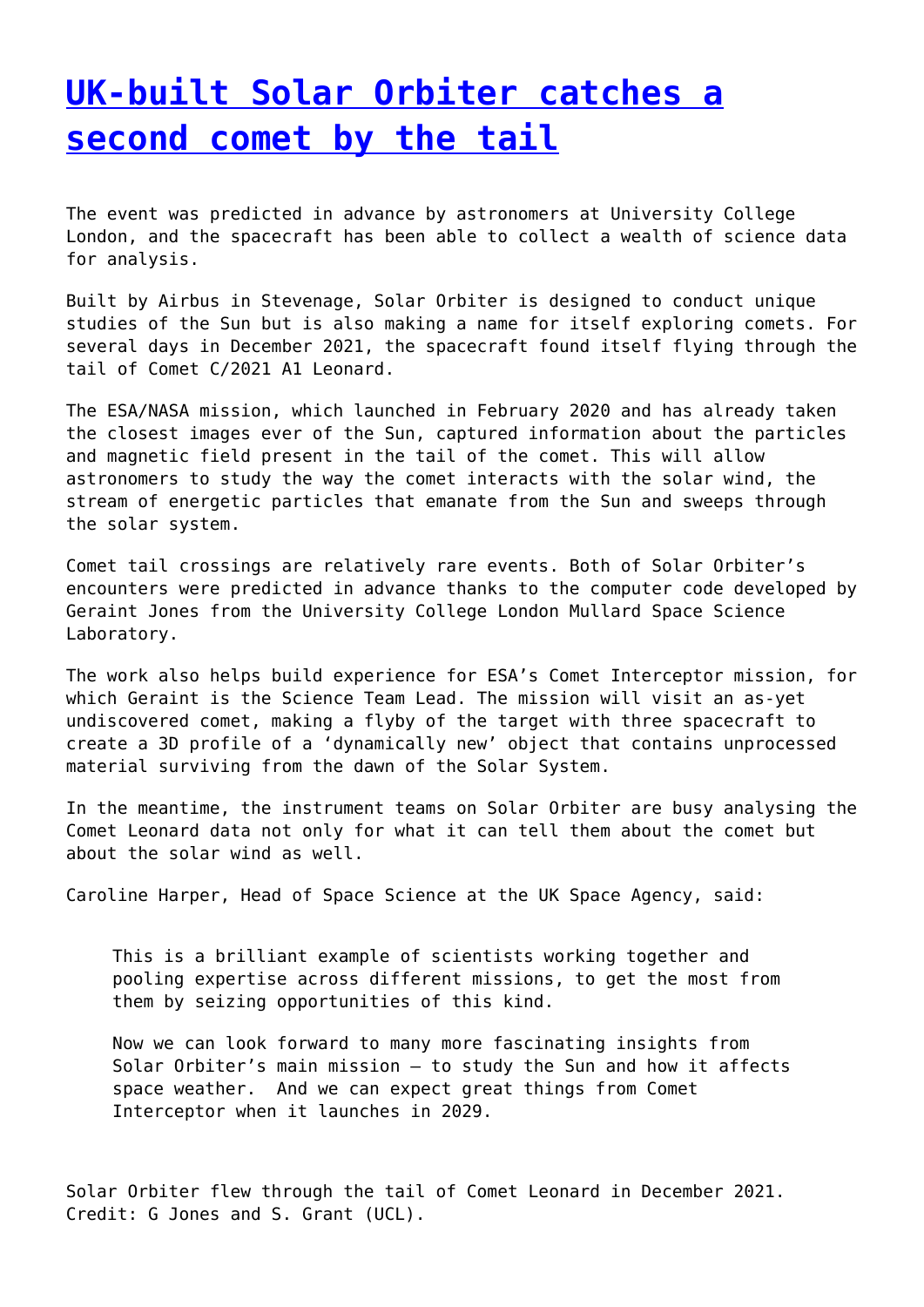The crossing had been predicted by Samuel Grant, a post graduate student at University College London's Mullard Space Science Laboratory. He adapted an existing computer program that compared spacecraft orbits with comet orbits to include the effects of the solar wind and its ability to shape a comet's tail.

Samuel Grant, from University College London's Mullard Space Science Laboratory, said:

I ran it with Comet Leonard and Solar Orbiter with a few guesses for the speed of the solar wind. And that's when I saw that even for quite a wide range of solar wind speeds it seemed like there would be a crossing.

At the time of the crossing, Solar Orbiter was relatively close to the Earth having passed by on 27 November 2021 for a gravity assist manoeuvre that marked the beginning of the mission's science phase, and placed the spacecraft on course for its March 2022 close approach to the Sun. The comet's nucleus was 44.5 million kilometres away, near to the planet Venus, but its giant tail stretched across space to Earth's orbit and beyond.

So far, the best detection of the comet's tail from Solar Orbiter has come from the UK-led Solar Wind Analyser (SWA) instrument suite. Its Heavy Ion Sensor (HIS) clearly measured atoms, ions and even molecules that are attributable to the comet rather than the solar wind.

Ions are atoms or molecules that have been stripped of one or more electron and now carry a net positive electrical charge. SWA-HIS detected ions of oxygen, carbon  and nitrogen, as well as molecules of carbon monoxide, carbon dioxide and possibly water.

As a comet moves through space, it tends to drape the Sun's magnetic field around it. This magnetic field is being carried by the solar wind, and the draping creates discontinuities where the polarity of the magnetic field changes sharply from north to south and vice versa.

Data from the magnetometer instrument (MAG), also led by the UK, suggests the presence of such draped magnetic field structures but there is more analysis to be done to be sure.

Lorenzo Matteini, a co-investigator on MAG from Imperial College, London, said:

We are in the process of investigating some smaller scale magnetic perturbations seen in our data and combining them with measurements from Solar Orbiter's particle sensors to understand their possible cometary origin.

In March, Solar Orbiter makes its closest pass to the Sun yet at a distance